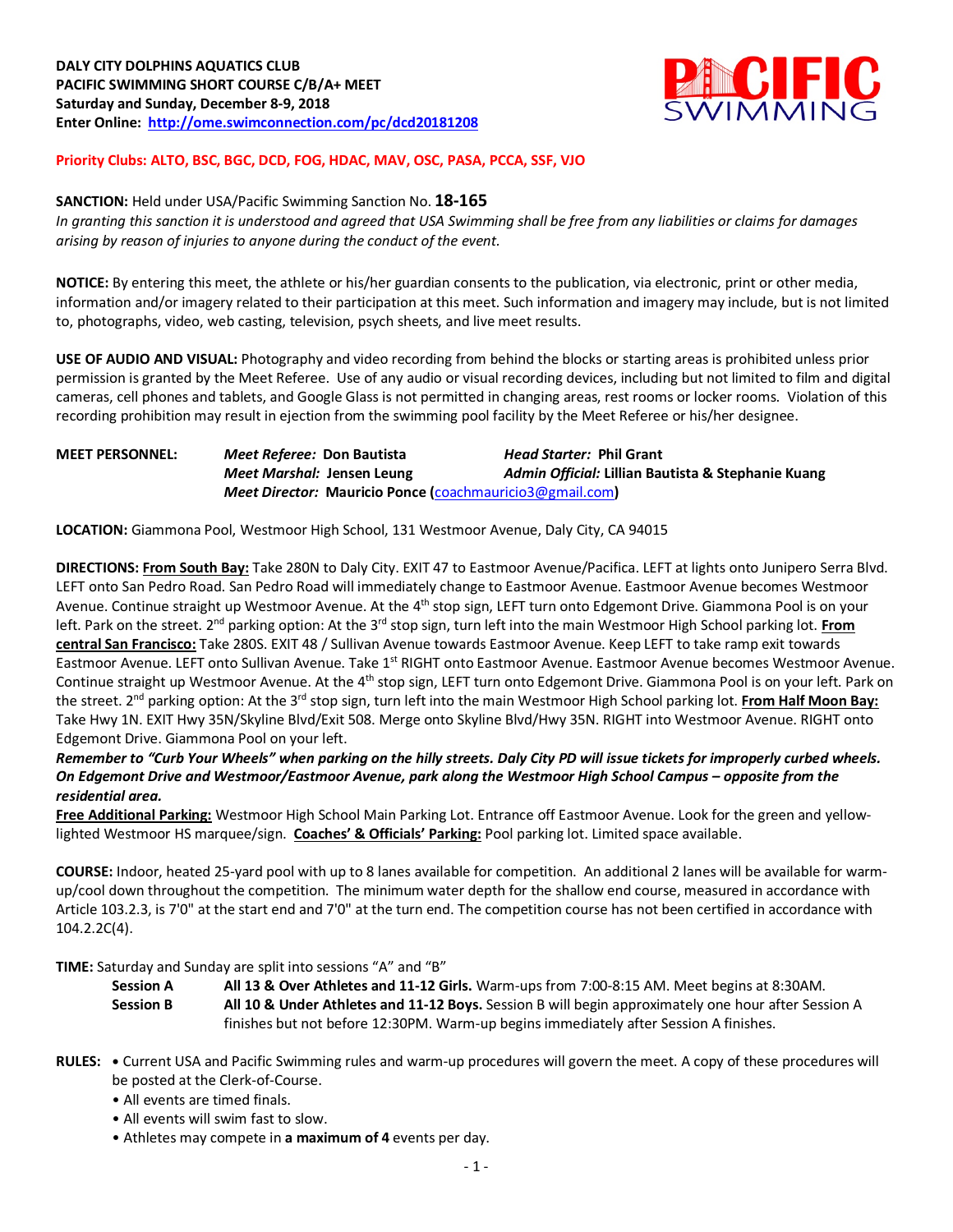- All athletes ages 12 and under should complete competition within four (4) hours.
- Entries will be accepted until the number of splashes exceeds the estimated time line, per the "Four-Hour Rule," based on the Athletes age and gender.

**•** If local conditions warrant it the Meet Referee, with the concurrence of the Meet Director, may require a mandatory scratch down. Immediate cash refunds will be made for any mandatory scratches.

**•** All 400 IM & 500 Free athletes must enter a seed time (coach verified ok). Athletes in the 9-10 500 Free must have achieved USA-S Motivational "B" Time Standard for their gender.

• **All coaches and deck officials must wear their USA Swimming membership cards in a visible manner.** 

**UNACCOMPANIED ATHLETES:** Any USA-S athlete-member competing at the meet must be accompanied by a USA Swimming member-coach for the purposes of athlete supervision during warm-up, competition and warm-down. If a coach-member of the athlete's USA-S Club does not attend the meet to serve in said supervisory capacity, it is the responsibility of the athlete or the athlete's legal guardian to arrange for supervision by a USA-S member-coach. The Meet Director or Meet Referee may assist the athlete in making arrangements for such supervision; however, it is recommended that such arrangements be made in advance of the meet by the athlete's USA-S Club Member-Coach.

**RACING STARTS:** Athletes must be certified by a USA-S member-coach as being proficient in performing a racing start or must start the race in the water. It is the responsibility of the athlete or the athlete's legal guardian to ensure compliance with this requirement.

### **RESTRICTIONS:**

• Smoking and the use of other tobacco products is prohibited on the pool deck, in the locker rooms, in spectator seating, on standing areas and in all areas used by athletes, during the meet and during warm-up periods.

- Sale and use of alcoholic beverages are prohibited in all areas of the meet venue.
- No glass containers are allowed in the meet venue.
- No propane heater is permitted except for snack bar/meet operations.
- All shelters must be properly secured.
- Changing into or out of swimsuits other than in locker rooms or other designated areas is prohibited.

• Destructive devices, to include but not limited to, explosive devices and equipment, firearms (open or concealed), blades, knives, mace, stun guns and blunt objects are strictly prohibited in the swimming facility and its surrounding areas. If observed, the Meet Referee or his/her designee may ask that these devices be stored safely away from the public or removed from the facility. Noncompliance may result in the reporting to law enforcement authorities and ejection from the facility. Law enforcement officers (LEO) are exempt per applicable laws.

• Operation of a drone, or any other flying apparatus, is prohibited over the venue (pools, athlete/coach areas, spectator areas and open ceiling locker rooms) any time athletes, coaches, officials, and/or spectators are present.

• No personal tents/EZ-ups will be allowed on the pool deck. You are welcome to set up tents/canopies on the grounds outside of the building. Keep lobby entryways, access ways, passageways, doorways, and stairways clear of chairs, seats, bulky items, and bags per compliance with the Fire Marshall's orders. Items may be immediately removed upon discretion of the Meet Director and the Meet Referee.

**ELIGIBILITY:** • Athletes must be current members of USA-S and enter their name and registration number on the meet entry card as they are shown on their Registration Card. If this is not done, it may be difficult to match the athlete with the registration and times database. The meet host will check all athlete registrations against the SWIMS database and if not found to be registered, the Meet Director shall accept the registration at the meet (a \$10 surcharge will be added to the regular registration fee). Duplicate registrations will be refunded by mail.

• Athletes in the "A" Division must have met at least USA Swimming Motivational "A" minimum time standard. Athletes in the "B" Division must have met at least the listed "B" minimum time standard. All entry times slower than the listed "B" time standard will be in the "C" Division.

• Entries with **"NO TIME" will be ACCEPTED (Exception – 400 IM & 500 Freestyle, see rules)**.

• Entry times submitted for this meet may be checked against a computer database and may be changed in accordance with Pacific Swimming Entry Time Verification Procedures.

• Disabled athletes are welcome to attend this meet and should contact the Meet Director or Meet Referee regarding any special accommodations on entry times and seeding per Pacific Swimming policy.

• Athletes 19 years of age and over may compete in the meet for time only, no awards. Such Athletes must have met standards for the 17-18 age group.

• The athlete's age will be the age of the athlete on the first day of the meet.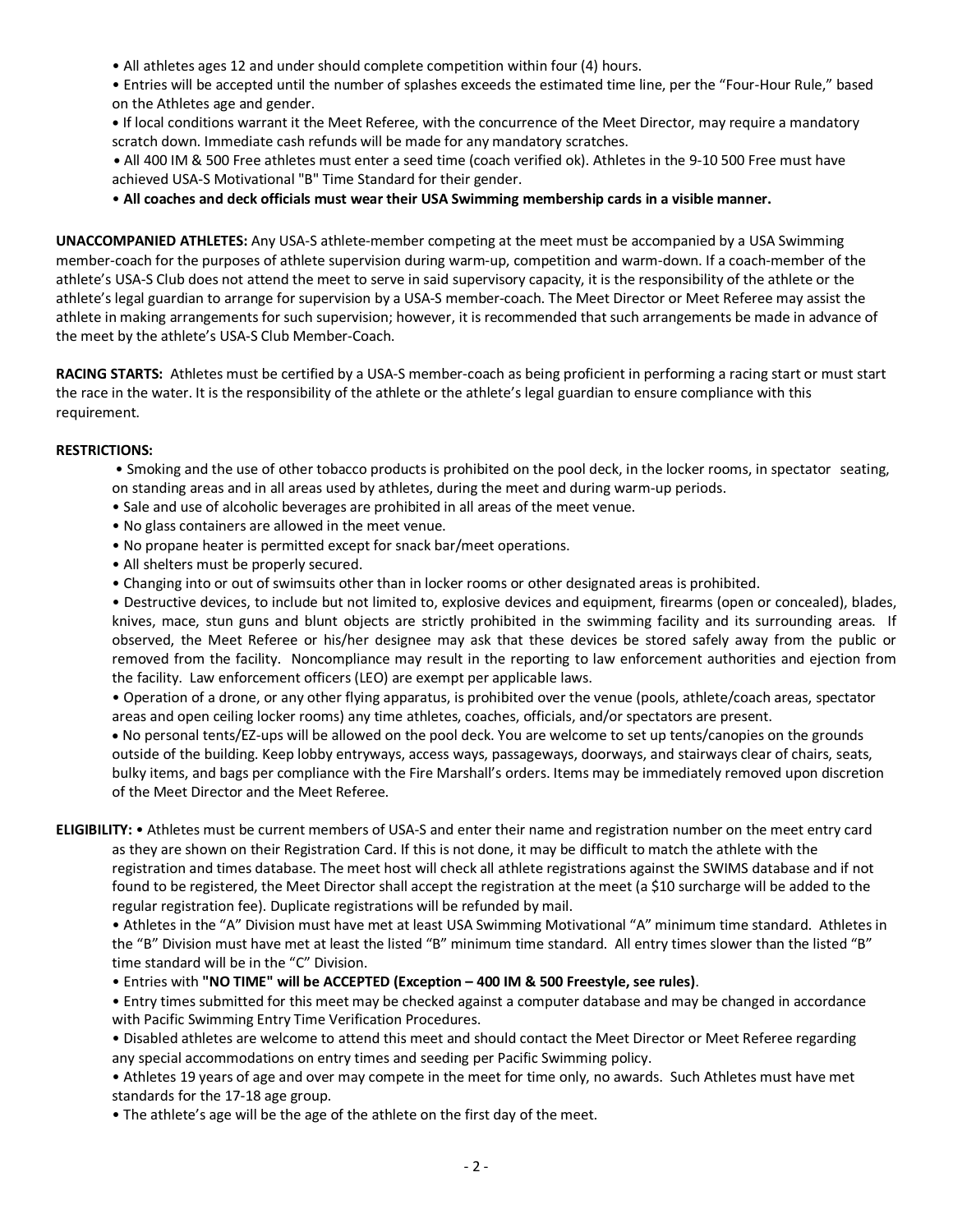**ENTRY PRIORITY:** Priority entry will be given to the following **CLUBS: ALTO, BSC, BGC, DCD, FOG, HDAC, MAV, OSC, PASA, PCCA, SSF, VJO** entering online must do so by 11:59 PM, Wednesday, November 21<sup>st</sup> in order to receive priority acceptance to the meet. Athletes from **ALTO**, **BSC, BGC, DCD, FOG, HDAC, MAV, OSC, PASA, PCCA, SSF, VJO** submitting surface mail entries must be postmarked by **Monday, November 19th** in order to receive priority acceptance into the meet. No athletes other than those from the clubs listed above may enter the meet until the priority period passes. After November 21<sup>st</sup>, and if the estimated timeline still permits, the meet will be open to athletes outside of the priority clubs list.

**ENTRY FEES:** \$4.00 per event plus an \$8.00 participation fee per athlete. Entries will be rejected if payment is not sent at time of request. No refunds will be made, except mandatory scratch downs.

**ONLINE ENTRIES:** To enter online go to http://ome.swimconnection.com/pc/dcd20181208 to receive an immediate entry confirmation. This method requires payment by credit card. Swim Connection, LLC charges a processing fee for this service, equal to \$1 per athlete plus 5% of the total Entry Fees. Please note that the processing fee is a separate fee from the Entry Fees. If you do not wish to pay the processing fee, enter the meet using a mail entry. **Entering online is a convenience, is completely voluntary, and is in no way required or expected of an athlete by Pacific Swimming.** Online entries will be accepted through Wednesday, November 28<sup>th</sup>, at 11:59 PM (pending the meet does not fill up sooner per the "Four-Hour Rule", see Rules above).

**MAILED OR HAND DELIVERED ENTRIES**: Entries must be on the attached consolidated entry form. Forms must be filled out completely and printed clearly with athlete's best time. Entries must be postmarked by midnight, Monday, November 26<sup>th</sup> or hand delivered by 6:30 p.m. Wednesday, November  $28^{th}$ . No late entries will be accepted. No refunds will be made, except mandatory scratch downs. Requests for confirmation of receipt of entries should include a self-addressed envelope.

**Make check payable to**: Daly City Dolphins Aquatics Club

| <b>Mail entries to: Mauricio Ponce</b> | <b>Hand deliver entries to: Mauricio Ponce</b> |
|----------------------------------------|------------------------------------------------|
| P.O. Box 2881                          | Giammona Pool, 131 Westmoor Avenue             |
| Daly City, CA 94015                    | Daly City, CA 94015                            |

**CHECK-IN:** The meet will be deck seeded. Athletes must check-in at the Clerk-of-Course. Close of check-in for all individual events shall be no more than 60 minutes before the estimated time of the start of the first heat of the event. No event shall be closed more than 30 minutes before the scheduled start of the session. Athletes who do not check in will not be seeded and will not be allowed to compete in that event.

**SCRATCHES:** Any athletes not reporting for or competing in an individual timed final event that they have checked in for shall not be penalized.

**AWARDS:** Individual events will be awarded in the A, B, and C Divisions. Ribbons for  $1^{st} - 8^{th}$  place are given to the following age groups: 6/un, 7-8, 9-10, & 11-12. Athletes 13 years of age and older will not receive awards. Standard "A" medals will be awarded to athletes achieving NEW USA Swimming National "A" times in each event, regardless of place achieved in the event. All awards must be picked up at the meet. Awards will not be mailed. Dolphin plush prizes will also be awarded to  $1<sup>st</sup>$  place winners of each heat.

**ADMISSION:** Free. A program will **NOT** be available.

**SNACK BAR & HOSPITALITY:** A snack bar will be available throughout the competition. Coaches and working deck officials will be provided lunch. Hospitality will serve refreshments to timers and volunteers.

**MISCELLANEOUS:** No overnight parking is allowed. Facilities will not be provided after meet hours. All participating clubs are expected to provide lane timers based upon the number of athletes registered to swim each day. Club timing lanes for Saturday and Sunday will be assigned and coaches will be notified of assignments during the week prior to the meet.

**MINIMUM OFFICIALS:** Clubs must follow Zone 1 North rules for providing officials. Each club must provide officials for each session according to the number of Athletes entered in that session, following the table below. Clubs that do not provide sufficient officials must provide coaches to act in the place of officials.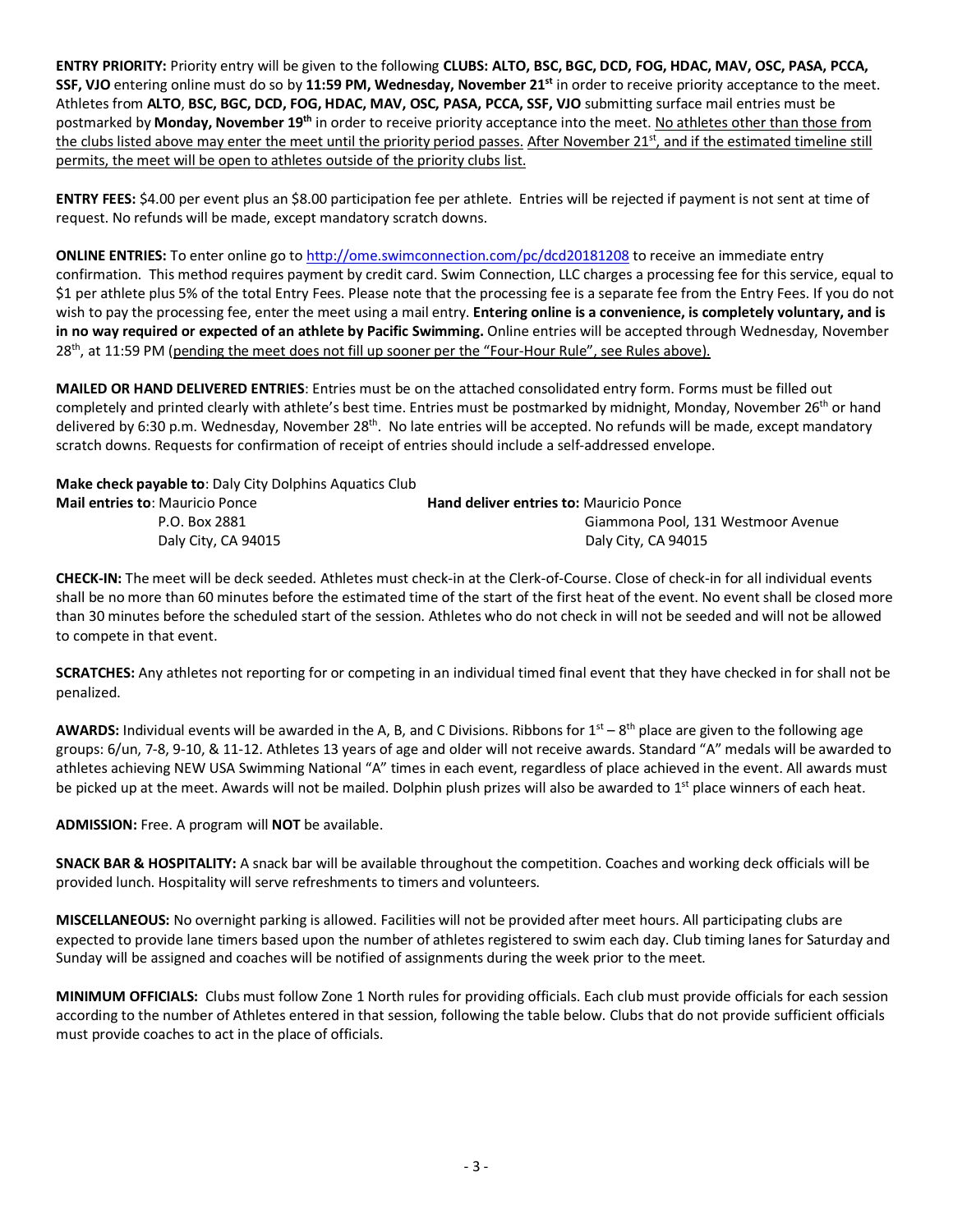| Club athlete entered in session | Trained and carded officials requested |
|---------------------------------|----------------------------------------|
| $1 - 10$                        |                                        |
| $11 - 25$                       |                                        |
| 26-50                           |                                        |
| $51 - 75$                       |                                        |
| 76-100                          |                                        |
| 100 or more                     | 5 and up (1 for every 25 Athletes)     |

#### **EVENT SUMMARY**

|        | SATURDAY, DECEMBER 8th |           |        | SUNDAY, DECEMBER. 9th |          |           |           |  |  |  |
|--------|------------------------|-----------|--------|-----------------------|----------|-----------|-----------|--|--|--|
| 8 & UN | $9 - 10$               | $11 - 12$ | 13-18  | 8 & UN                | $9 - 10$ | $11 - 12$ | $13 - 18$ |  |  |  |
| 50 FR  | 50 BK                  | 50 BK     | 200 FR | <b>50 BK</b>          | 50 FR    | 200 BK    | 100 BK    |  |  |  |
| 25 BK  | 100 FR                 | 200 FL    | 100 FL | 25 FL                 | 50 FL    | 100 BR    | 200 BR    |  |  |  |
| 25 BR  | 100 BR                 | 100 FR    | 100 FR | <b>25 FR</b>          | 100 BK   | 100 IM    | 50 FR     |  |  |  |
| 100 FR | 100 IM                 | 400 IM    | 200 IM | 100 IM                | 500 FR   | 200 FR    | 500 FR    |  |  |  |

| −<br>w<br>× |  |
|-------------|--|
|-------------|--|

|                | SATURDAY, DECEMBER 8TH |                |
|----------------|------------------------|----------------|
|                | <b>SESSION A</b>       |                |
| <b>EVENT#</b>  | <b>EVENT</b>           | <b>EVENT#</b>  |
| Girl           |                        | Boy            |
| $\mathbf{1}$   | 13 - OV 200 FREE       | $\overline{2}$ |
| 3              | $11 - 1250$ BACK       |                |
| 5              | 13-OV 100 FLY          | 6              |
| $\overline{7}$ | $11 - 12200$ FLY       |                |
| 9              | 13-OV 100 FREE         | 10             |
| 11             | $11 - 12$ 100 FREE     |                |
| 13             | 13-OV 200 IM           | 14             |
| 15             | $11 - 12400$ IM        |                |
|                | <b>SESSION B</b>       |                |
| 17             | 8-UN 50 FREE           | 18             |
| 19             | $9 - 1050$ BACK        | 20             |
|                | $11 - 1250$ BACK       | 22             |
| 23             | 8-UN 25 BACK           | 24             |
| 25             | $9 - 10100$ FREE       | 26             |
|                | $11 - 12200$ FLY       | 28             |
| 29             | 8-UN 25 BREAST         | 30             |
| 31             | 9-10 100 BREAST        | 32             |
|                | $11 - 12$ 100 FREE     | 34             |
| 35             | 8 & U 100 FREE         | 36             |
| 37             | $9 - 10100$ IM         | 38             |
|                | $11 - 12$ 400 IM       | 40             |

# **Athletes in the 9-10 500 Free must have achieved USA-S Motivational "B" Time Standard for their gender. Girls: 8:26.09. Boys: 8:16.69**

Please make sure you have your own timers for the 400 IM & 500 Free and bring your own lap counters. All 400 IM & 500 Free athletes must enter a seed time (coach verified ok) for proper seeding purposes.

Use the following URL to find the time standards: http://www.pacswim.org/swim-meet-times/standards